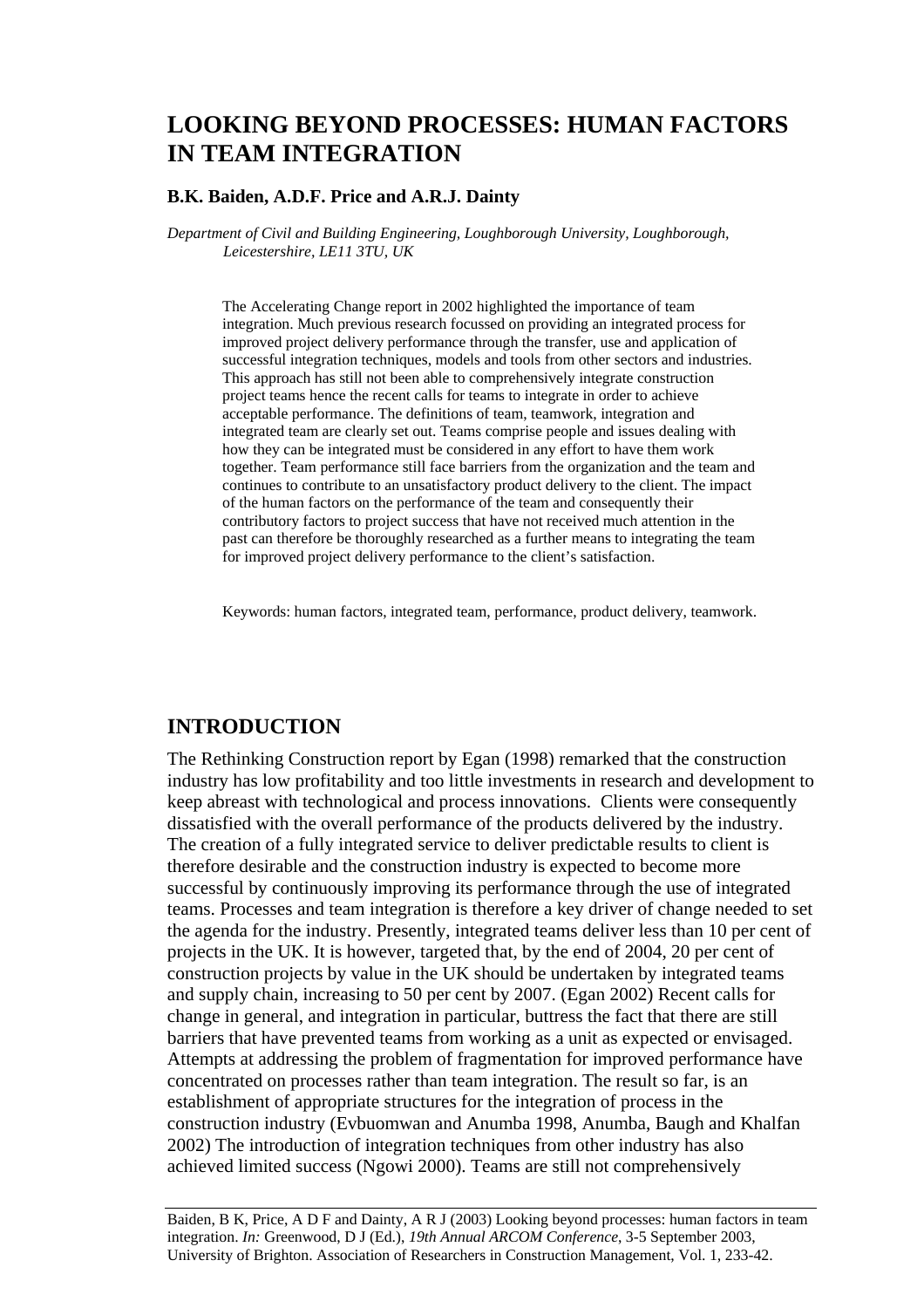integrated to derive the full claimed benefits necessary for increased efficient product delivery to satisfy the client. Research into integration must go beyond processes and look at how the people in the team can work together as a unit. This will help to further address integration comprehensively to enhance the survival of the industry in the present competitive environment.

Past researches on team integration are reviewed in this paper to identify the issues that have been addressed and highlight those that need further study. Conclusions are then drawn to highlight the need to look beyond process integration and consider human factors as a means of further integrating the team for improved project delivery performance to the satisfaction of the client.

# **DEFINITIONS**

## **Team**

A team is a group of people who must cooperate with each other to accomplish a given task. It is formed for the purpose of working together with complementary skills through a common approach to achieve what cannot be individually achieved effectively and efficiently (Ingram *et al.* 1997, Bragg 1999, Rosenthal 2001). A team therefore has specific objective or recognized goal to attain and requires co-ordinated activity among members (Larson and Lafasto 1989). There is also group accountability and mutual responsibility for achieving results. These are the fundamentals to achieving a high performance and effective team, which work on meaningful projects and not trivial matters (Bragg 1999, Nesan and Holt 1999). A team by its nature offer greater participation, challenges and feeling of accomplishment and therefore attracts and retains people of high capabilities in an organization within a given industry (Conti and Kleiner 1997). Organizational teams have become very useful in accomplishing a wide range of activities including crossfunctional projects. Their centrality within the organization however presents two main conflicting goals: long-term renewal and short-term performance (Cunha and Louro 2000). In conclusion from the above, a team is "a group of individually skilled people formed for the purpose of working together in a supportive and complementary manner to achieve what cannot be efficiently or effectively achieved singly". It must therefore possess an atmosphere of participation, cooperation, sharing and collective problems analysis and solution as well as group and individual responsibilities and accountability.

## **Teamwork**

Teamwork is the co-operative and coordinated efforts by individuals working together in the interests of their common cause. It therefore requires the sharing of skills and leadership, the playing of multiple roles (Ingram *et al.* 1997). Teamwork enables effective tackling of complex problem by a pool of expertise with greater knowledge, skill and experience. It also provides opportunity for employees to learn more about their jobs through participation in problem solving and decision-making. Teamwork aids team and departmental interface problem resolution and improves the quality of decision-making (Nesan and Holt 1999). Teamwork is one of the most widely recommended tools for organizational transformation and must be supported by major changes in culture, structure and systems for success (Drew and Coulin-Thomas 1996). It has an impact on productivity and the quality of services or products produced by a work group. High quality teamwork stimulates on-going innovations and gains employee commitment. Productive and efficient teamwork provides an edge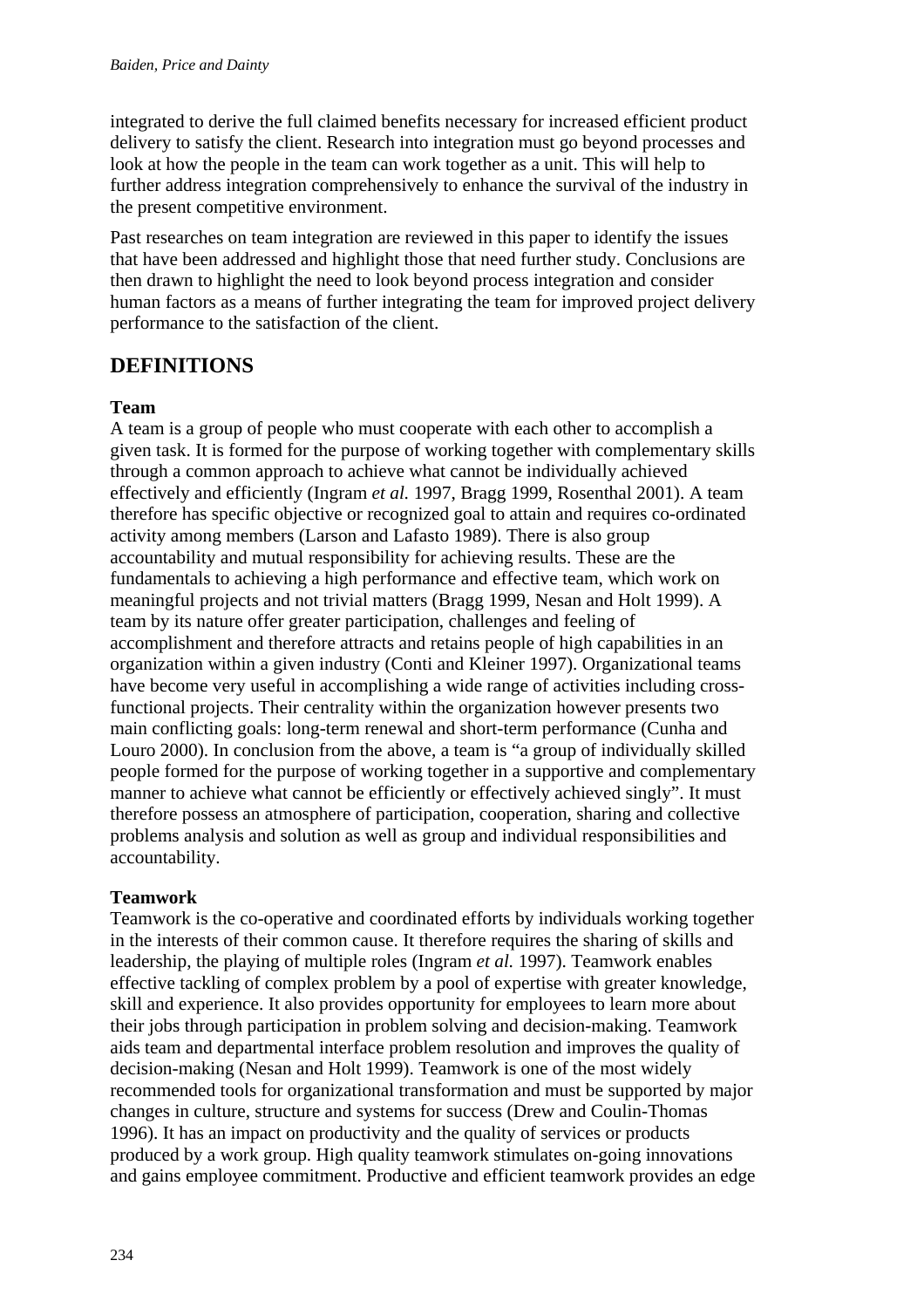by being a sustainable competitive company asset (Golestani and Van Zwanenberg 1996). Summarizing, teamwork is "the structured, cooperative and coordinated efforts by individuals or functional groups, working together in a balanced participatory manner, through the sharing of skill and information for their common interest and objectives". It occurs at interfaces to improve problem solving and decision-making and must therefore be supported by major culture changes, organization structure and a working system.

#### **Integration**

In the construction industry, the word "integration" has been widely used to describe the concept of freely exchanging information between different participants in the construction process, though actual examples have been limited and localized (Vincent and Kirkpatrick 1995). In the opinion of Betts, Fischer and Koskela (1995) however, any concrete definition must address the "who, what, when and why" of integration to strengthen and give more meaning to the definition. Integration, according to Howell (1996) and Jaafari and Manivong (1999), is the merging of different disciplines with different goals, needs and culture into a cohesive and mutually supporting unit encouraged to undertake a single task. This leads to working together to achieve a common goal through the sharing of information. Davies (1995) viewed integration as merging individual and organizational goals into a single attainable project goal. It is also the alignment of various processes to conformity with each other (Dainty, Briscoe and Millet 2001). Integration, therefore, gives the opportunity to incorporate several projects into a single structure (Austin, Baldwin and Steele 2002). Others have used integration to mean working in a collaborative manner and continuously improving team cultures and attitudes from professional backgrounds (Austin, Baldwin and Steele 2002) and working in a coherent manner to overcome structurally or culturally determined interfaces (Moore and Dainty 1999). The definitions of integration can be summed up as "bringing together different requisite contributory functional disciplines to work in a continuous collaborative and cohesive manner to achieve a more efficient and informed desired collective objectives". It involves the continuous alignment of the diverse disciplines towards the common goal through the thorough sharing of needed information by any discipline at any given stage in the process.

#### **Integrated team**

An integrated team comprises the client and those who are pivotal and involved in providing solutions that will meet the client's requirements in the delivery process. The team requires members to harness the potential of the processes associated with delivery efficiency (Egan 2002). White (2002) highlights the existence of many different styles of integrated teams and the fact that there is no one right way of integrating a team. The most important issue is the vision of the team, which is working together with common goals and objectives. Integrated teams can be seen as "virtual companies" set up to maximize the opportunity of predictability and continued improvement. In conclusion, an integrated team is, "a team of individually distinct groups or teams with functional identities working together in a consciously complementary and continuous way to achieve a set objective or target through a system of unrestricted cross-sharing of information leading to more efficient and effective decision making under competent team leadership with the ability drive the overall optimum achievement of initial goals set for the team". The team must consequently possess all the requisite skills, management ability and dynamism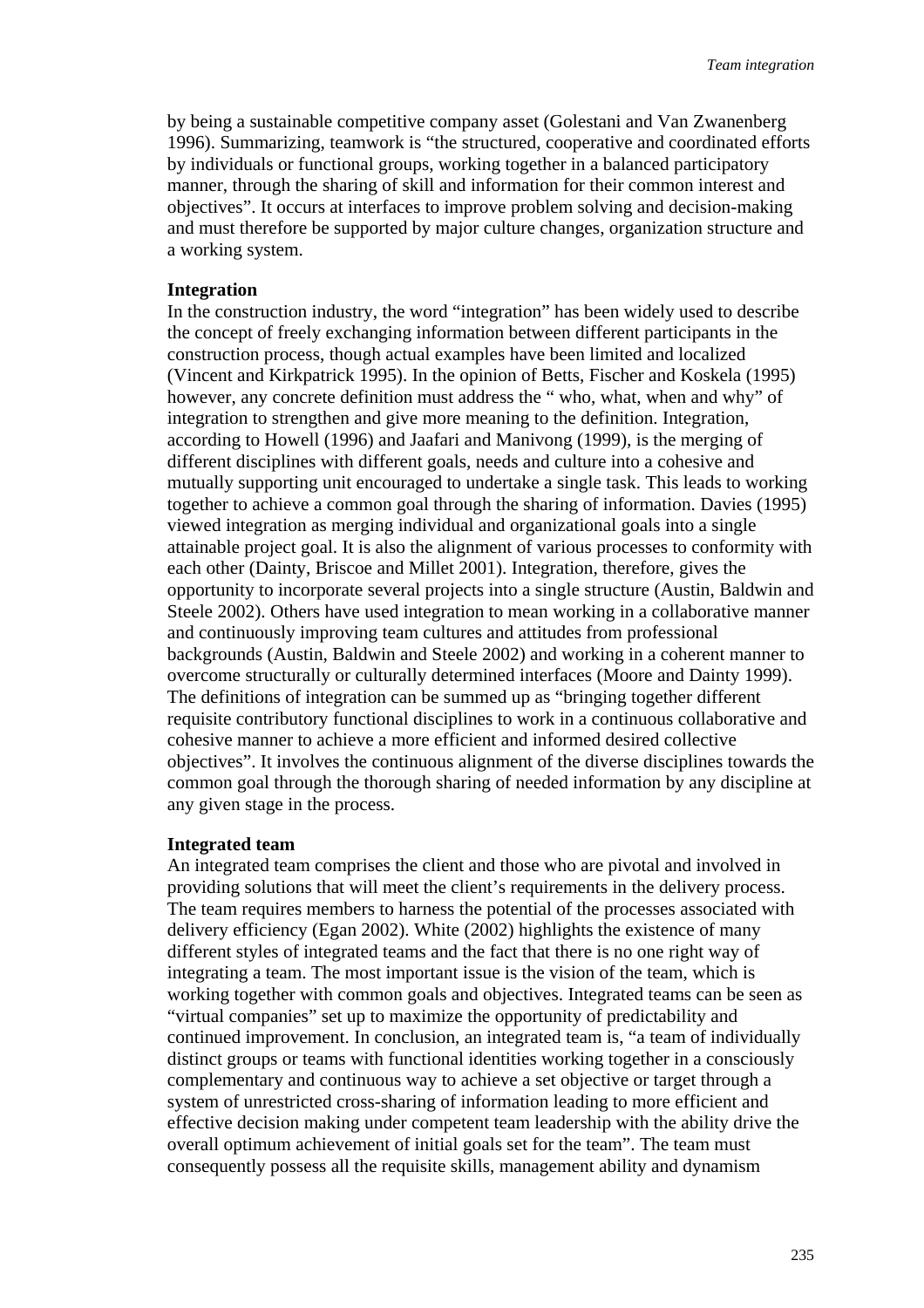needed for the attainment of the desired objective for the team. Following on from the above definitions, an integrated project team could be a team of teams or individuals with defined skills and professional roles working together to achieve common objective set out for a project within a given time frame. The level of independence makes working together a necessary requirement for success. In order to achieve a common goal, they must also share information and take optimum analytical and informed decisions.

# **APPROACHES TOWARDS TEAM INTEGRATION**

The construction industry has approached integration from two main perspectives, namely project procurement and product delivery. An integrated procurement system, reducing the number of parties the client has to deal with to a single responsible party has been adopted. The product delivery process has also been integrated to reduce the number of distinctive parties to a single all-inclusive party. The several separate and phased processes involved have also been merged into a system capable of delivering the same product in a single process.

## **Procurement**

The construction industry is generally perceived as a "team" industry as construction is a largely collectivist activity (Moore and Dainty 1999). Products can therefore be procured using team effort and techniques. Teams in construction have traditionally been formed along professional and functional lines and have remained separate, thus making the "team" industry a "teams" industry. Integrated forms of procurement have thus been introduced to merge the teams into one multi-professional and functional team. In the Modernizing Construction report by Bourn (2000), design and build, primes contracting, and public private partnership (particularly private finance initiative), were recommended as the main procurement approaches. These promote integration and management of all those involved in the construction process. Design and build procurement, according to the CIOB (1998) is where the client deals with the contractor for the complete design and construction of a facility giving a single point responsibility. In prime contracting, the Prime Contractor establishes a chain of suppliers of quality project inputs, which is integrated into the design process, coordinates and project manages all activities through design and construction period. Private finance initiative is where the supplier is contracted to construct the facility and also principally deliver the intended service for the facility (Bourn 2000).

## **Product delivery**

The product delivery process has been addressed from the "hard" or process and "soft" or people perspectives. Concurrent engineering, information and computer technology (ICT) and process models have considerably been used as techniques and tools to integrate the process of product delivery. Much of the issues relating to people have also been addressed through client leadership and transparency proposals, creation of project culture and institutional training of professionals.

### **Process**

Concurrent engineering has been used as an approach to overcoming the fragmented nature of the design and construction team. The technique is expected to achieve the full integration of the relevant processes and activities through the establishment of appropriate organization structures supported by communication tools and technologies (Evbuomwan and Anumba 1998, Love and Gunasekaran 1998, Jaafari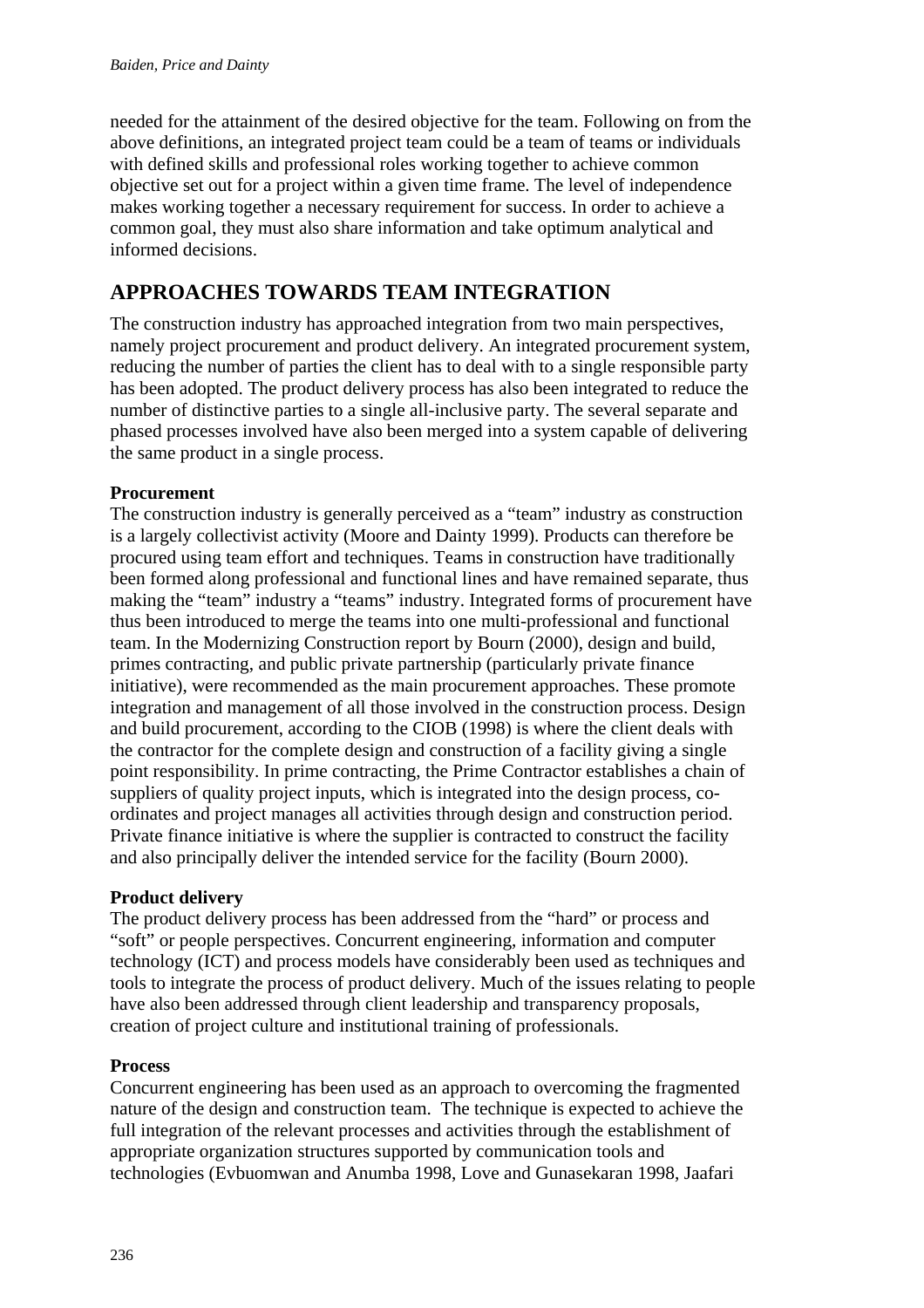and Manivong 1999, Ngowi 2000, Anumba, Baugh and Khalfan 2002). The construction process has however been integrated using ICT which is aimed at improving communication among project participants by increasing the level of information flow and share (Faniran *et al.* 2001). To enable the various functional disciplines within the project to become involved in the production process and to concentrate on the achievement of a common goal, the concept of setting out a model based on the project or product at the start of the project has been proposed by Jaafari and Manivong (1999). This concept, like others such as "FUSION" and "Building Down Barriers" emphasizes the adoption and application of business process as a means of addressing the fragmentation within the construction industry as pointed out by Evbuomwan and Anumba (1998).

#### **People**

Roles that individuals can play or offer in a team environment has been researched but in the context of existing process integration approaches. There has been for example, the finding that greater client leadership can successfully drive the process of intercompany integration that leads to the insistence on transparency and mutually beneficial processes for all parties (Dainty, Briscoe and Millet 2001). This could be tackled through joint sponsorship of demonstration projects, which enhances the implementation of approaches toward integration (Egan 1998). The formulation and collective agreement of project goals with team members is however, vital for teamwork success in a multi-disciplinary environment (Love and Gunasekaran 1998). There are still various professional disciplines in the integrated project delivery environment, each with its own cultural biasness. These cultures are often competing and make team interaction complicated and ineffective. The creation of singlefocussed project culture has consequently been suggested by Moore and Dainty (1999) as a way of bringing the various professionals together. They have further concluded that project member consistency, physical proximity of project team members and early involvement of team players can help break down these cultural barriers. They argue that team relationships can be explored through recorded communication and behavioural patterns in response to change events. Austin *et al.*  (2002) also emphasized the need for team to understand each other. In a design and construction environment for example, designers must improve their understanding of the construction process, together with their roles and responsibilities. Contractors must also be provided with an improved understanding of how design interfaces with construction. Other efforts that would go a long way to address issues relating to people in the integrated team include the conducting of short-term team-building exercises to encourage mutual respect for the skills of other team members. The need for professionals to work in an integrated manner can be started at the institutional level must be promoted as a compromise to forming new integrated professional bodies, which is likely to be resisted and thus make it unworkable. Joint accreditation of programmes by the various professional bodies can also be implemented to present the interdependent nature of the construction industry (Moore and Dainty 2001).

### **BENEFITS OF INTEGRATION**

Integrated team should be an aspiration because it leads to efficiency of the delivery process, cost effectiveness through elimination of waste and increased profitability. This consequently enables firms to deliver value for money to the client's satisfaction. In the long-tem, integration is crucial to the survival of the firm through better returns on investments in a competitive environment.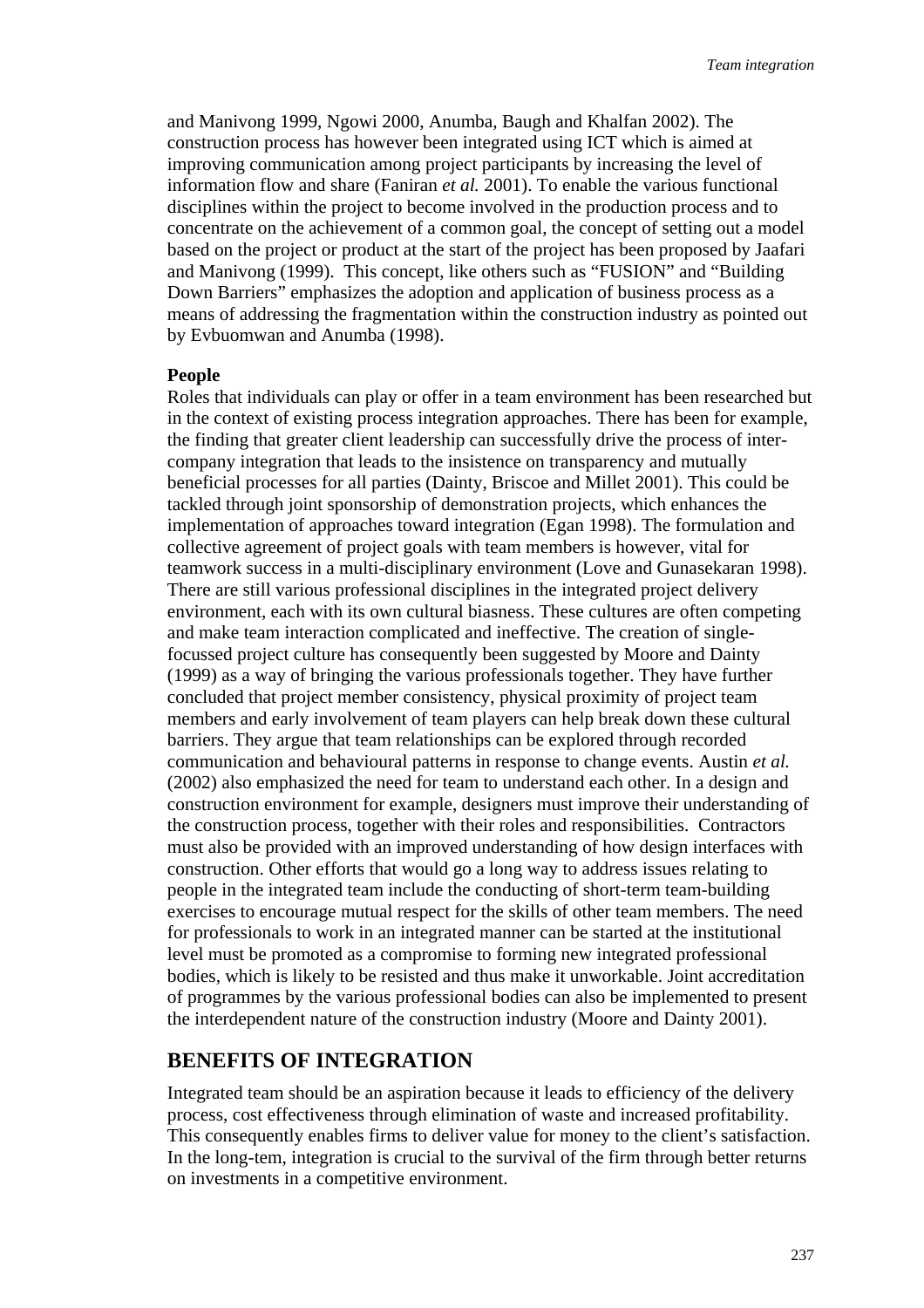### **Efficiency of the delivery process**

Egan (1998) highlighted the need for improved performance in the construction industry and emphasized that the most successful enterprises do not fragment their operations. Betts, Fischer and Koskela (1995) found out that, there are two basic activities of conversion and flow in any production system and both incur cost and time. Value is however added in conversion whilst flow activities such as inspection, waiting and moving add no value to the product. Integration improves the conversion process and at the same reduces or eliminates non-value-adding flow activities. Anumba and Evboumwan (1997) concluded that a more efficient system is where both activities are simultaneously undertaken removing segregation and isolation to shorten the overall product delivery process. Potential wastes from design errors are then reduced or eliminated. The process time is subsequently improved from getting it right the first time.

### **Cost effectiveness**

Many researchers (Akintoye 1994, Stutz 2000, Opfer, Son and Korman 2002) have concluded that one of the reasons assigned to the popularity of integrated procurement approaches is greater price certainty. This, according to Ling and Khee (2000) and Ndekugri and Turner (1994) is achievable because the method leads to fewer disputes and consequently, future cost additions from variations. Project costs are therefore managed more effectively in an integrated environment. Duplication of work and errors resulting from decision made without due consultation that lead to cost increases are eliminated or reduced. In an integrated product delivery environment, all the necessary components of the process are able to contribute, leading to waste reduction, cost certainty and efficiency.

### **Long-term survival**

The present state of the construction industry calls for the continued delivery of a satisfactory product to clients by an integrated team. This is critical for the future survival of a company and the industry as a whole (Egan 2002). Crane (2002), making a business case for integrating the team, pointed out that business organizations aim to achieve adequate returns on their investments and that can be achieved through the better use of scare resources, i.e. the skills and availability of people through integrating the team. He further submitted that the cost of procurement of contracts amounts to 4.5 per cent of turnover for large companies but it has been proven that integrating the team can reduce this cost by 30 per cent. Companies can consequently increase margins and make better profits. Integrating the team can consequently be seen as a significant approach in ensuring the long-term survival of not only the firms that embrace the concept but the industry as a whole.

# **BARRIERS TO INTEGRATION**

Team performance can face barriers from sources such as the organization, the leader, or the team members themselves (Myers 1999, Nichol 2000). Successful teams are however good for a company and its people as they integrate the individuals and the organization (Golestani and Van Zwanenberg 1996). Recent calls for change in general and integration in particular buttress the fact that there are still barriers that have prevented integrated teams from working as a unit as expected or envisaged.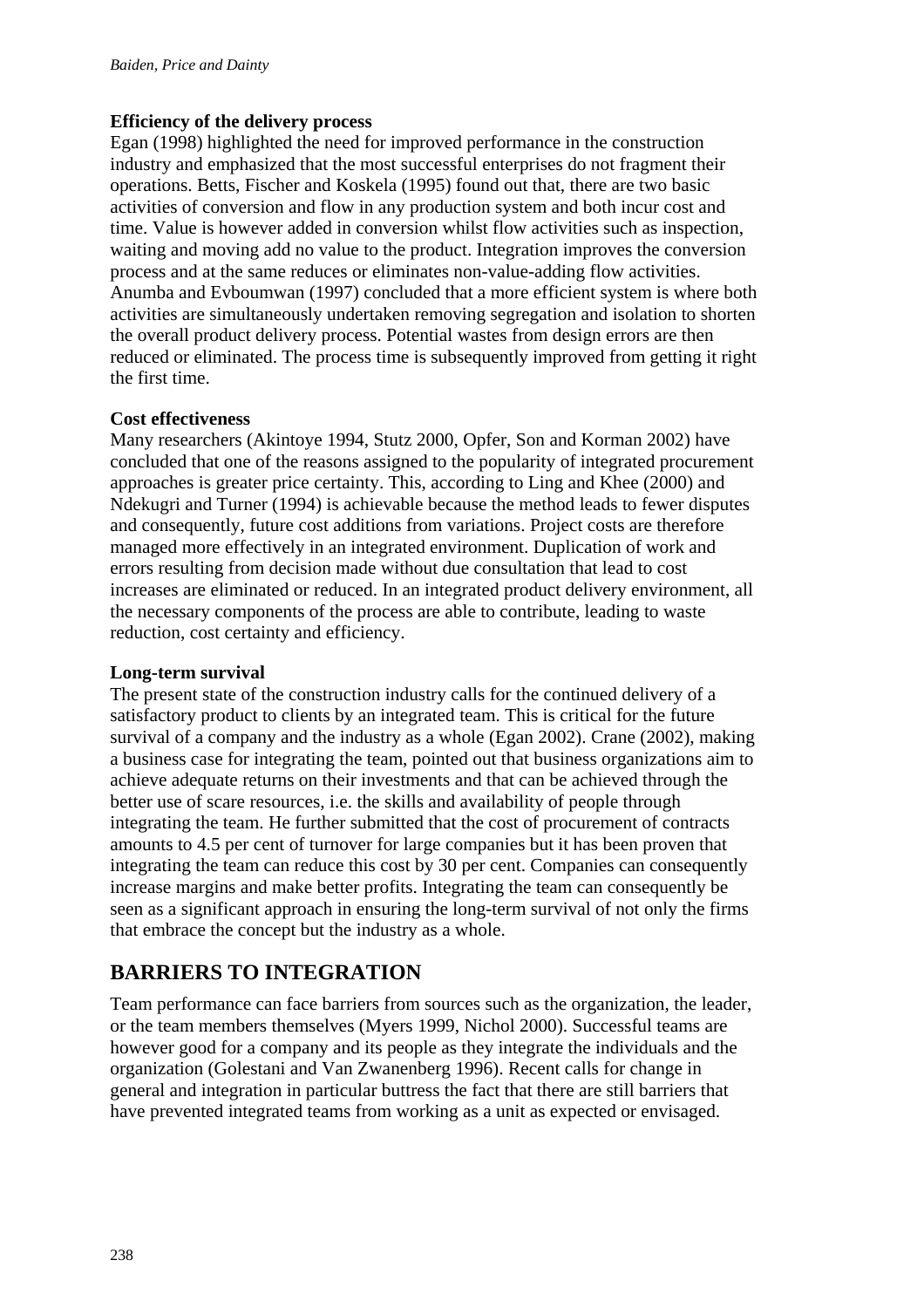### **Organization**

Historically, the project delivery system has been a fragmented process and the nature of construction projects relationship has traditionally been contractual and adversarial. Firms in pursuit of profit due to their independent nature have often ended up with adversarial attitudes. This has led to an inherent degree of mistrust and existent of scepticisms (Ngowi 2000, Dainty, Briscoe and Millet 2001). Contractual packaging of works is traditionally according to trade or discipline and parties do not need to know each other in order to participate in a project. There is therefore less concern for interdependence (Ngowi 2000). Positions within the hierarchical structure of traditional construction process relationships, which are inequitable, have also resulted in high degree of inter-organizational conflict. Good working relationships have therefore been sacrificed for traditional adversarial professional boundaries (Moore and Dainty 1999). Anumba, Baugh and Khalfan (Anumba, Baugh and Khalfan 2002) also submitted that there is widespread resistance to the use or application of ICT, designed to specifically support organization structure and decision making in a concurrent engineering environment. This is further worsened by the intense competition and the project driven nature of the industry that make firms reluctant to invest in IT with no immediate and often guaranteed benefits. This strengthens Fischer's (1995) positions that IT is still treated as expenditure with immediate outcome rather than an investment, which yields returns over a period of time.

### **Team members**

The presence of diverse functional teams in a complex team interaction results in competing cultures. Project objectives are therefore aligned with these cultures making a single focused objective very difficult to attain. There is work-group emphasis on reactive problem solving rather initiative-taking problem avoidance (Moore and Dainty 1999). Teams also exist with same main project goals but with different sub-goals. The alignment of these sub-goals usually presents a challenge that has to be overcome (Love and Gunasekaran 1998). Professional, communicative and attitudinal interfaces have also impeded the flow of information in an integrated team environment (Moore and Dainty 1999). Current practices allow only a fraction of the project participants to make decision, which has profound impacts on the entire project. Information is therefore not freely shared throughout the project process (Jaafari and manivong 1999).

#### **Leadership**

Roles and responsibilities within the team environment continue to be under traditional fragmented system along professional lines. Though these are not detrimental in themselves it leads to discontinuities and ineffective responses to changes in the delivery process. Strategic professional alliances are thus formed bounded by professional and cultural barriers resulting in work groups of individuals (Moore and Dainty 2001).

## **CONCLUSION AND KEY RESEARCH QUESTION**

It can be concluded from the literature reviewed that approaches, techniques and tools all aimed at integrating the team have received attention. However, the level of project delivery in the UK construction industry by integrated teams is reportedly low and unacceptable. The creation of fully integrated teams, with benefits of process efficiency and long-term contribution to company survival, to deliver satisfactory product to clients is both an aspiration and desirable. Processes and team integration is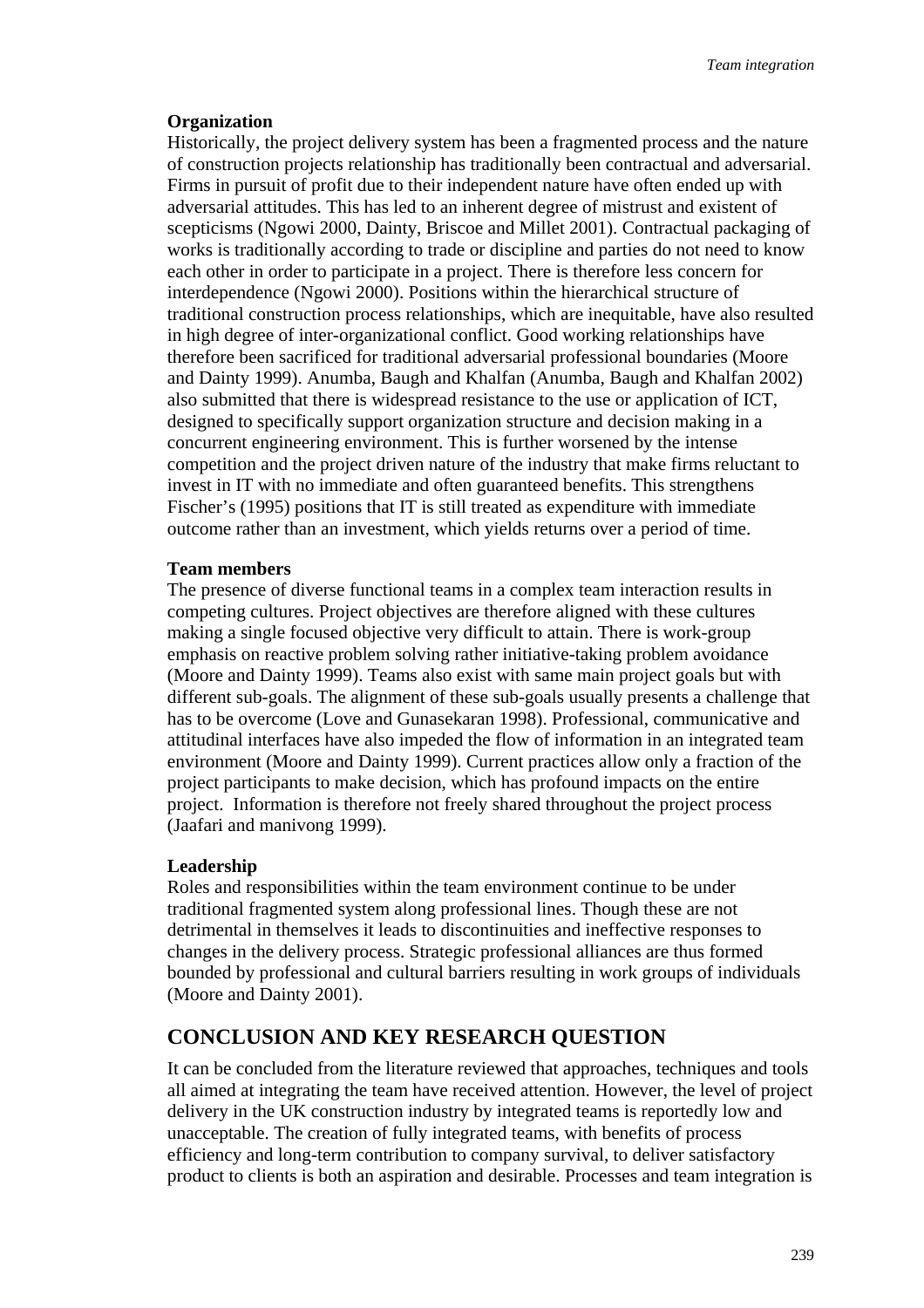therefore a key driver of change if targets set by the industry are to be achieved. Past researchers have focussed more on process integration in the context of providing an integrated process for improved project performance. Considerable work has therefore been done on integrated procurement and product delivery process. There are however, still barriers that face the team and make it unable to perform to its best ability. What remains to be done is the integration of the team itself from the soft or people perspective. The establishment of definitions of team, teamwork, integration and integrated team gives the research its contextual basis. The basis for the direction of past researches has been that good team performance will lead to good project performance. Whilst this is true, it also ignores the impact of factors outside the team environment that can positively or negatively affect the project performance. This is consistent with the findings of Dainty and Moore (1999) that, expected project performance can be achieved when the teams are not necessarily working as they should. Anumba, Baugh and Khalfan (2002) also concluded that the continued usage of traditional performance measurement has also hidden the real issue of efficient team functioning of the team. The impact of the people issues on both the performance of the team and consequently their contributory factors to project success have therefore not been thoroughly researched. This research therefore aims to identify the soft issues that contribute to the successful integration of a team for improved project delivery to the satisfaction of the client. This will be carried out by isolating those variables that contributed to the success of well known and award winning projects though exploratory interviews. The variables will then be mapped with variables needed for high team performance the objective of an integrated team. Those issues that have a direct bearing on the performance of an integrated team can then be identified. A model of performance measurement of the team incorporating the identified soft issues that have not been given much consideration in past researches will then be developed and validated through a workshop.

## **REFERENCES**

- Akintoye, A (1994) Design and Build: a survey of construction contractors' views. Construction Management and Economics, 12(2), 155-63.
- Anumba, C J and Evbuomwan, N F O (1997) Concurrent engineering in design-build projects. Construction Management and Economics, 15(3), 271-81.
- Anumba, C J, Baugh, C and Khalfan, M M A (2002) Organizational structures to support concurrent engineering in construction. Industrial Management Data System, 102(5), 260-70.
- Austin, S A, Baldwin, A N and Steele, J L (2002) Improving building design through integrated planning and control. Engineering Construction and Architectural Management, 9(3), 249-58.
- Betts, M, Fischer, M A and Koskela, L (1995) The purpose and definition of integration. In: Brandon, P and Betts, M (Eds.), Integrated construction information, 1st edn., pp. 3- 18. London: E & FN Spon.
- Bourn, J (2000) Modernizing Construction (HC87 Session 2000-2001: 11 Januray, 2001), London: National Audit Office.
- Bragg, T (1999) Turn around an ineffective team. IEE Solutions, 31(5), 49-51.
- CIOB (1988) Code of Practice: Supplement No.2, Design and Build, Berkshire: Chartered Institute of Building.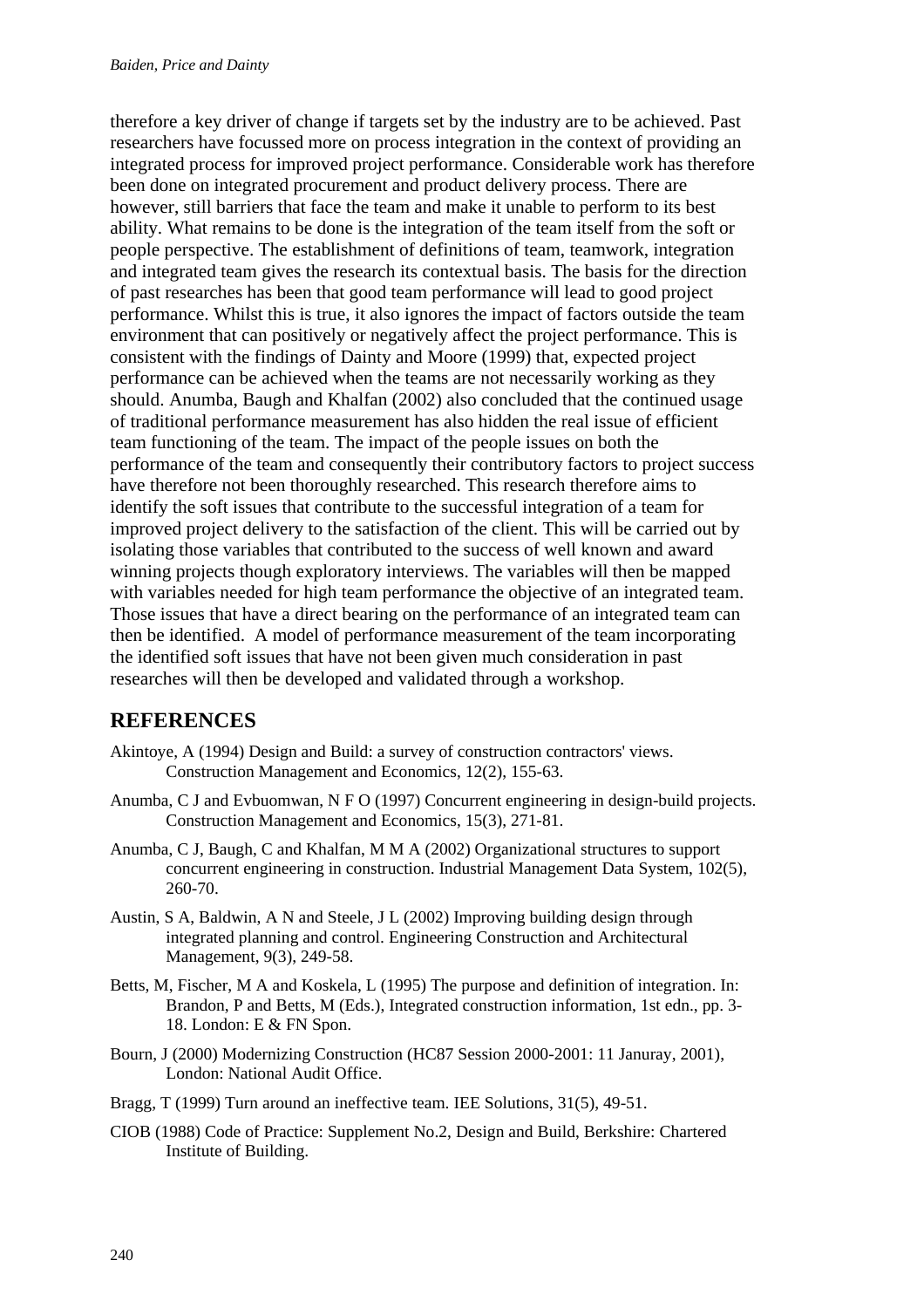- Conti, B and Kleiner, B H (1997) How to increase teamwork in organization. Training for Quality, 5(1), 26-9.
- Crane, A (2002) Business case for integrating the team. In: Lennard, D (Ed.), Integrating the team; dream or reality?, Liverpool. Liverpool Best Practice Club/Rethinking Construction North West.
- Cunha, P V and Louro, M J (2000) Building teams that learn. The Academy of Management Executives, 14(1), 152-3.
- Dainty, A J R, Briscoe, G H and Millet, S J (2001) New perspective on construction supply chain integration. Supply Chain Management: An International Journal, 6(4), 163-73.
- Davies, R (1995) Integrating individuals and organizations: an introduction to team management systems for career professionals. Liberian Career Development, 3(3), 4- 9.
- Drew, S and Coulin-Thomas, C (1996) Transformation through teamwork: the path to the new organization. Management Decision, 34(1), 7-17.
- Egan, J (1998) Rethinking construction, London: Department of the Environment, Transport and the Regions.
- Egan, J (2002) Accelerating Change, London: Department of the Environment, Transport and the Regions.
- Evbuomwan, N F O and Anumba, C J (1998) An integrated framework for concurrent lifecycle design and construction. Advances in Engineering Software, 29(7-9), 587-97.
- Faniran, O O, Love, P E D, Treloar, G and Anumba, C J (2001) Methodological issues in design-construction integration. Logistics Information Management, 14(5/6), 421-6.
- Fischer, M A (1995) Managerial issues affecting integration. In: Brandon, P and Betts, M (Eds.), Integrated construction information, 1st ed., pp. 19-36. London: E & FN Spon.
- Golestani, M M and van Zwanenberg, N (1996) Teamwork aspects of fixed-price and costplus contracts in "bespoke" engineering companies. Journal of Managerial Psychology, 11(1), 4-14.
- Howell, I (1996) The need for interoperability in the construction industry. In:, International Construction Information Technology Conference, April, 1996., 43-7.
- Ingram, H, Teare, R, Scheuing, E and Armistead, C (1997) A system model of effective teamwork. TQM Magazine, 9(2), 118-27.
- Jaafari, A and Manivong, K (1999) The need for life-cycle integration of project processes. Engineering Construction and Architectural Management, 6(3), 235-55.
- Larson, C E and LaFasto, F M J (1989) Teamwork: what must go right, what can go wrong. London: Prentice Hall.
- Ling, Y F and Khee, H Y (2000) The reasons why clients prefer to procure more projects based on design-bid-build than design-build. Journal of Construction Procurement, 6(2), 135-46.
- Love, P E D and Gunasekaran, A (1998) Concurrent engineering: a strategy for procuring construction projects. International Journal of Project Management, 16(6), 375-83.
- Moore, D R and Dainty, A R J (1999) Integrated project teams' performance in managing unexpected change events. Team Performance Management, 5(7), 212-22.
- Moore, D R and Dainty, A J R (2001) Intra-boundaries as inhibitors of performance improvement in UK design and build projects: a call for change. Construction Management and Economics, 19(6), 559-62.